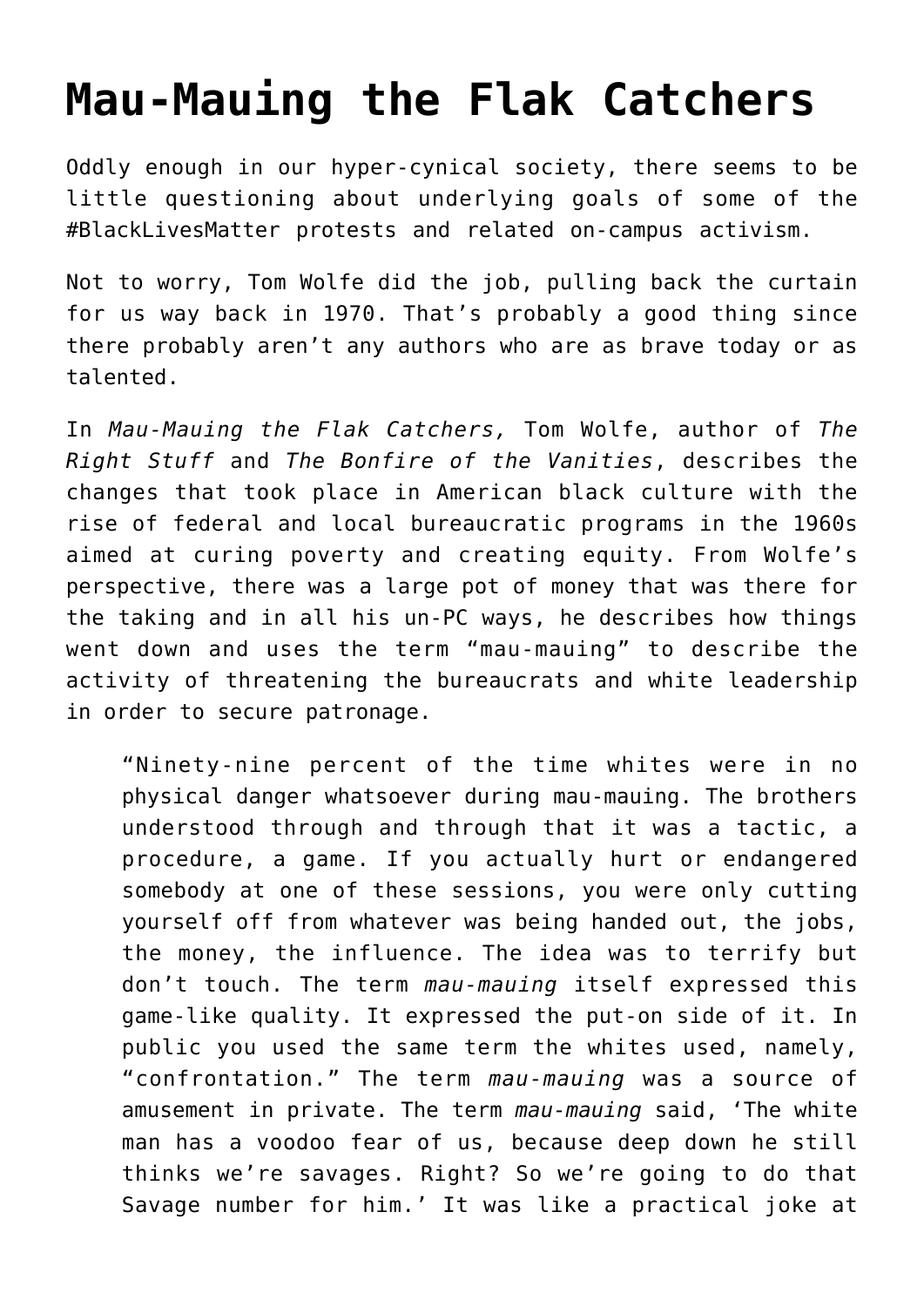the expense of the white man's superstitiousness."

Wolfe describes how the practice spread:

"Sometimes a group of buddies who ran together, who were 'stone pimp,' as the phrase went, would move straight into the poverty program. They would do some fabulous, awesome, inspired mau-mauing, and the first thing you knew, they would be hanging out in the poverty scene. The middleclass bureaucrats, black and white, would never know what to make of an organization like this. They couldn't figure them out."

Some of the examples and consequences Wolfe cites should cause some concern, though:

"Some of the main heroes in the ghetto, on a par with the [Black] Panthers even, were the Blackstone Rangers in Chicago. The Rangers were so bad, the Rangers so terrified the whole youth welfare poverty establishment, that in one year, 1968, they got a \$937,000 grant from the Office of Economic Opportunity in Washington. The Ranger leaders became job counselors in the manpower training project, even though most of them never had a job before and weren't about to be looking for one. … In San Francisco the champions were the Mission Rebels. The Rebels got every kind of grant you could think of, from the government, the foundations, the churches, individual sugar daddies, from everywhere, plus a headquarters building and poverty jobs all over the place.

The police would argue that in giving all that money to gangs like the Blackstone Rangers the poverty bureaucrats were financing criminal elements and helping to destroy the community. The poverty bureaucrats would argue that they were doing just the opposite. They were bringing the gangs into the system."

And what might *mau-mauing* look like? Wolfe describes a few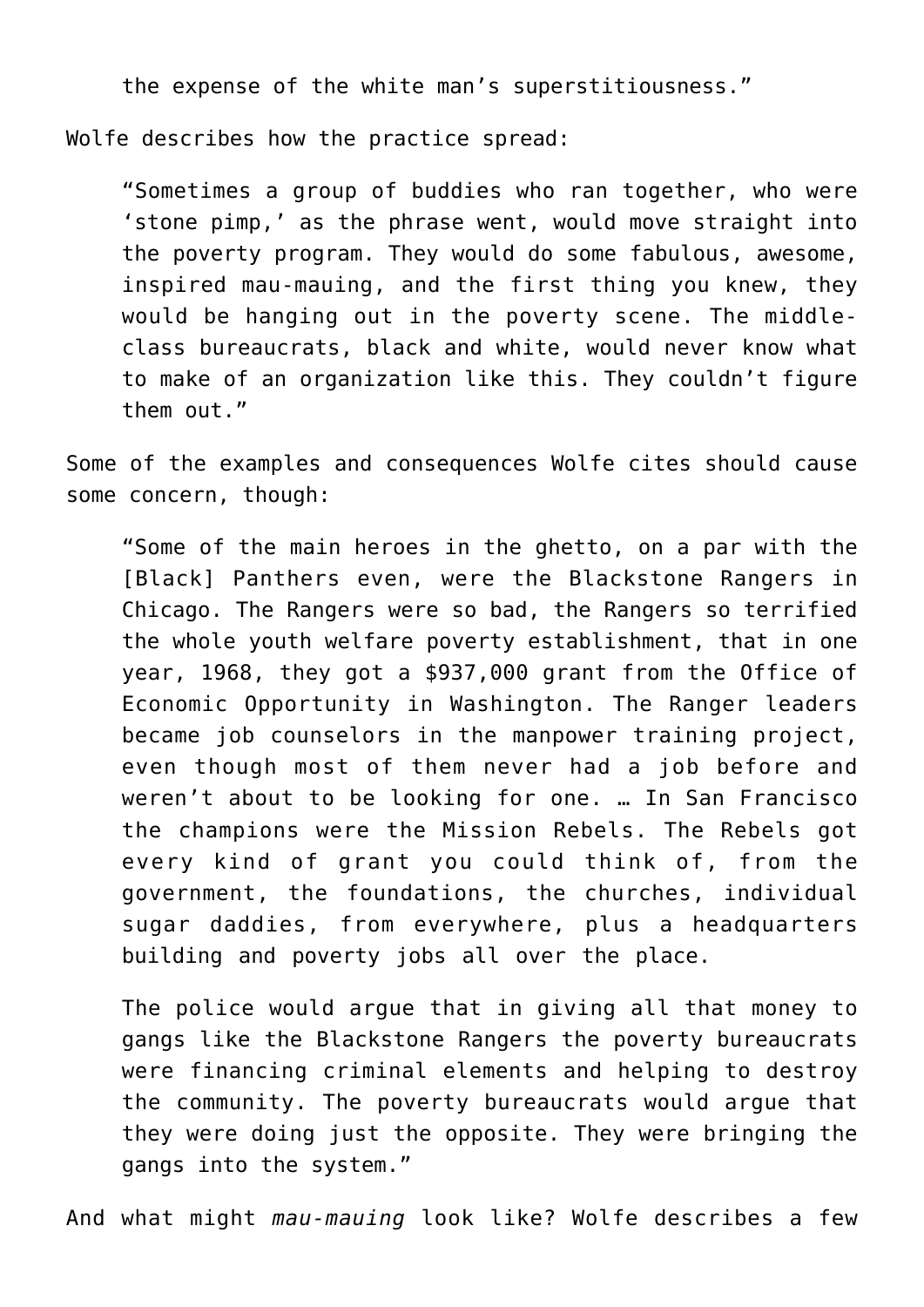different scenes in riveting details, but this one is truly delicious and might cause you to question the motives of all activist groups forever more:

"So one morning about eleven o'clock a flamboyant black man in a dashiki turns up at City Hall. And this flamboyant black man, the Dashiki Chieftain, isn't running with any brothers from off the block. He is at the head of an army of about sixty young boys and girls from the ghetto. And even his dashiki – it's no ordinary dashiki. This number is *elegant*. It's made of the creamiest black and red wool with great leopard-fur cuffs on the sleeves and leopard-fur patch pockets on the front … and a belt. You don't see a dashiki with a belt every day. And he has one of those leopard-fur African fez numbers on his head, and around his neck he has a necklace with beads and tiger teeth leading down to a kind of African carved head pendant. He comes marching up the stairs of City Hall and through those golden doors in his Somaliland dashiki, leading the children's army. And these kids are not marching in any kind of formation, either. They are swinging very free, with high spirits and good voices. The Dashiki Chief has distributed among them all the greatest grandest sweetest creamiest runniest and most luscious mess of All-American pop drinks, sweets, and fried food ever brought together in one place. …

In no time at all the man's dashiki is practically flapping in the breeze from the hurricane of little bodies swirling around him, roaring about with their creamy wavy gravy food and drink held up in the air like the torches of freedom, pitching and rolling at the most perilous angles, a billow of root-beer float here … a Yoo-Hoo typhoon there … The kids have discovered the glories of the City Hall lobby. Such echoes! Their voices ricochet off the marble in the most groovy way. Screams work best, screams and great hollow shrieks … and the most high-toned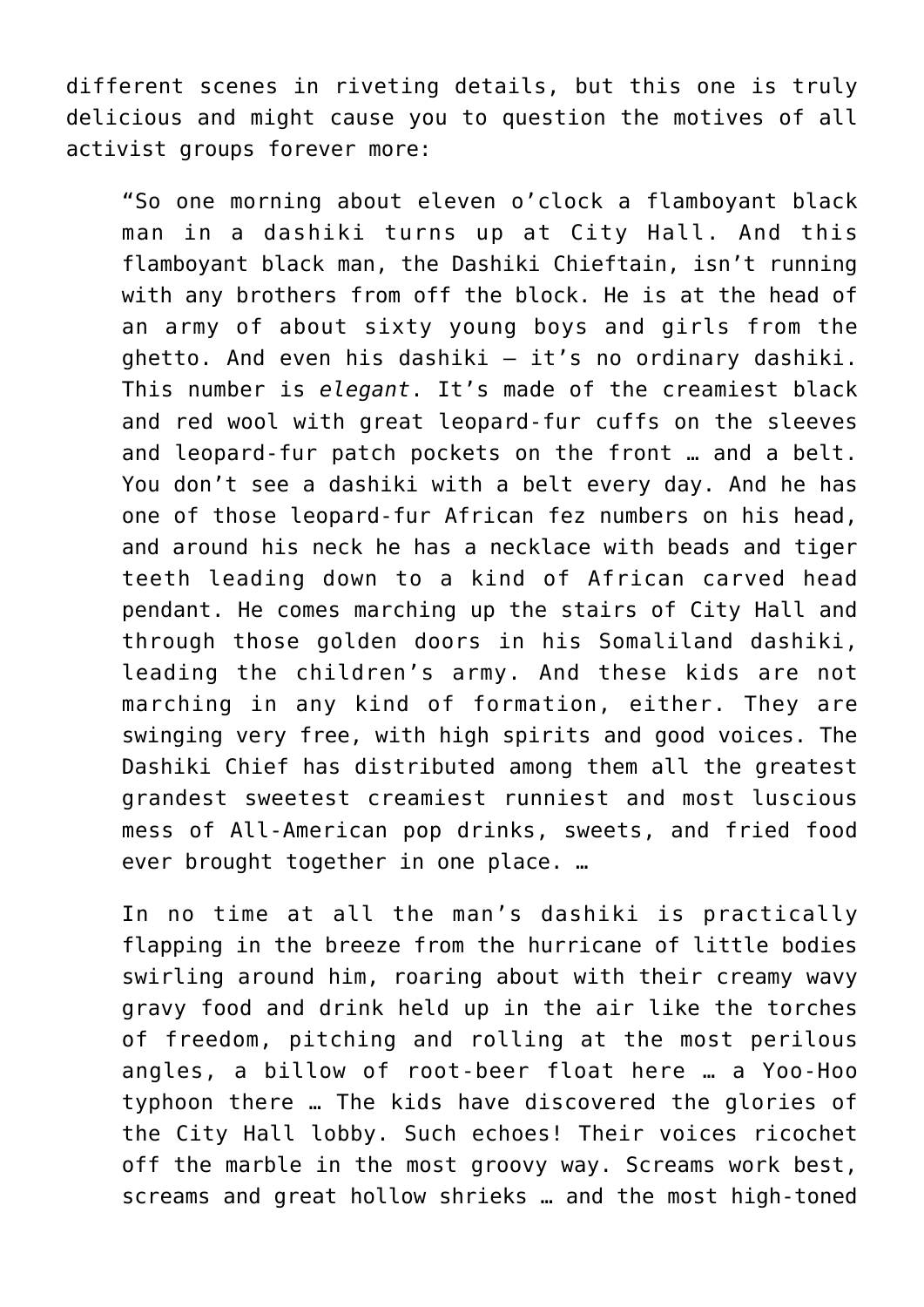clatter of sixty pairs of little feet running at top speed…

…

By now the guards are asking the Dashiki Chief what he thinks he's doing. City Hall functionaries are asking him what he wants. The Dashiki Chief informs them that his name is Jomo Yarumba, and the Youth of the Future are now here, and he wants to see Mayor Joseph Alioto.

Meanwhile, the childstorm is intensifying. … By and by a young man from the Mayor's office comes out and explains to Jomo Yarumba that the Mayor regrets he has a very tight schedule today and can't possibly see him.

'We'll wait for the cat to get through,' says the Dashiki Chief.

'But he's completely tied up, all day.'

'Hell, man, we'll stay here all night. We'll see the cat in the morning.'

'All night?'

'That's right. We ain't budging, man. We're here to tend to business.'

The young guy from the Mayor's office retreats … Much consternation and concern in the lobby of City Hall … the hurricane could get worse…

And it was here that Bill Jackson [the Dashiki Chief] proved himself to be a brilliant man and a true artist, a rare artist, of the mau-mau. One of the few things that could stir every bureaucrat in City Hall, make every bureaucrat rev up his adrenaline and quicken his pulse and cut the red tape and bypass the normal channels and get it together by word of mouth, by jungle drum, by hoot and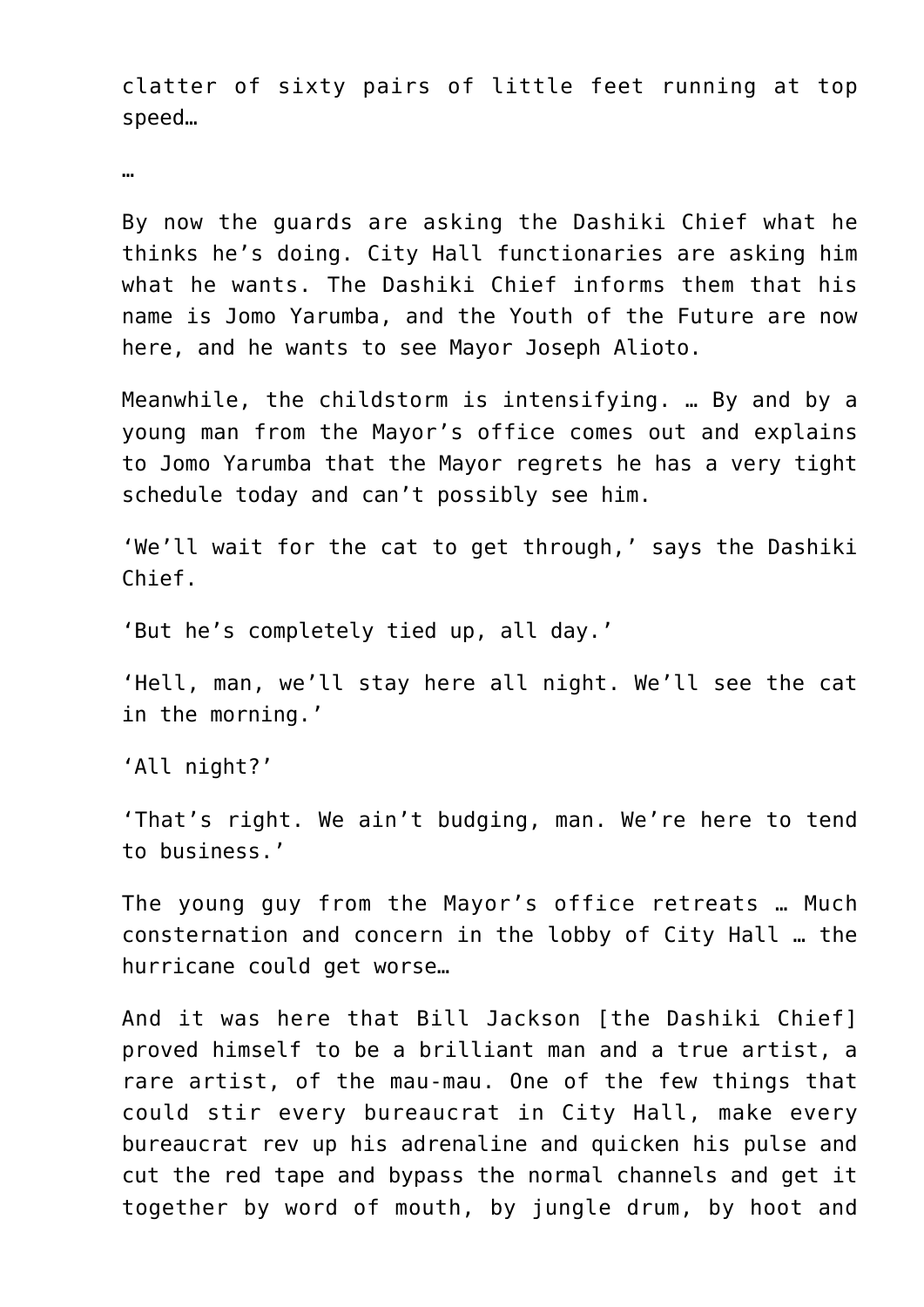holler from floor to floor, was just what Bill Jackson was doing now. Even an armed attack wouldn't have done so much. There's already an 84-page contingency paper for armed attack, emergency guidelines, action memos, with all the channels laid down in black and white for bucking the news up the chain … But this! Sixty black hellions and some kind of crazy in a dashiki wreaking creamy wavy gravy through the grand central court of City Hall … This lacerated the soul of every lifer, every line bureaucrat, every flak catcher in the municipal government … And no one can lay a hand on them! No one can call in the Tac Squad to disperse sixty black children having a cottoncandy and M&M riot for themselves … The infidels are immune…

The incredible news was now sweeping through City Hall. The Mayor's number-three man came out and took a look and disappeared. … The Mayor's press secretary came out and took a look … it was rumored that The Media were heading over … and the press secretary disappeared, and the kids dervished through it all, spinning their inspired typhoon up to the very architraves, and Bill Jackson orchestrated the madness in his whirling dashiki….

And in no time at all here was the Man himself, Mayor Joseph Alioto, advancing into their midst… heading toward Jomo Yarumba with his broad smile beaming as if he had known the famous youth leader all his life, as if nothing in the world had been weighing more on his mind this morning than getting downstairs promptly to meet the inspiring Youth of the Future … And as the Mayor shook hands with Jomo Yarumba – there! It was done in a flash! – the Youth of the Future were now home safe…

Thereafter Bill Jackson could get down to the serious business, which was to use his official recognition to raise money for the sewing machines for his organization's dashiki factory … black-designed, black-made, black-worn